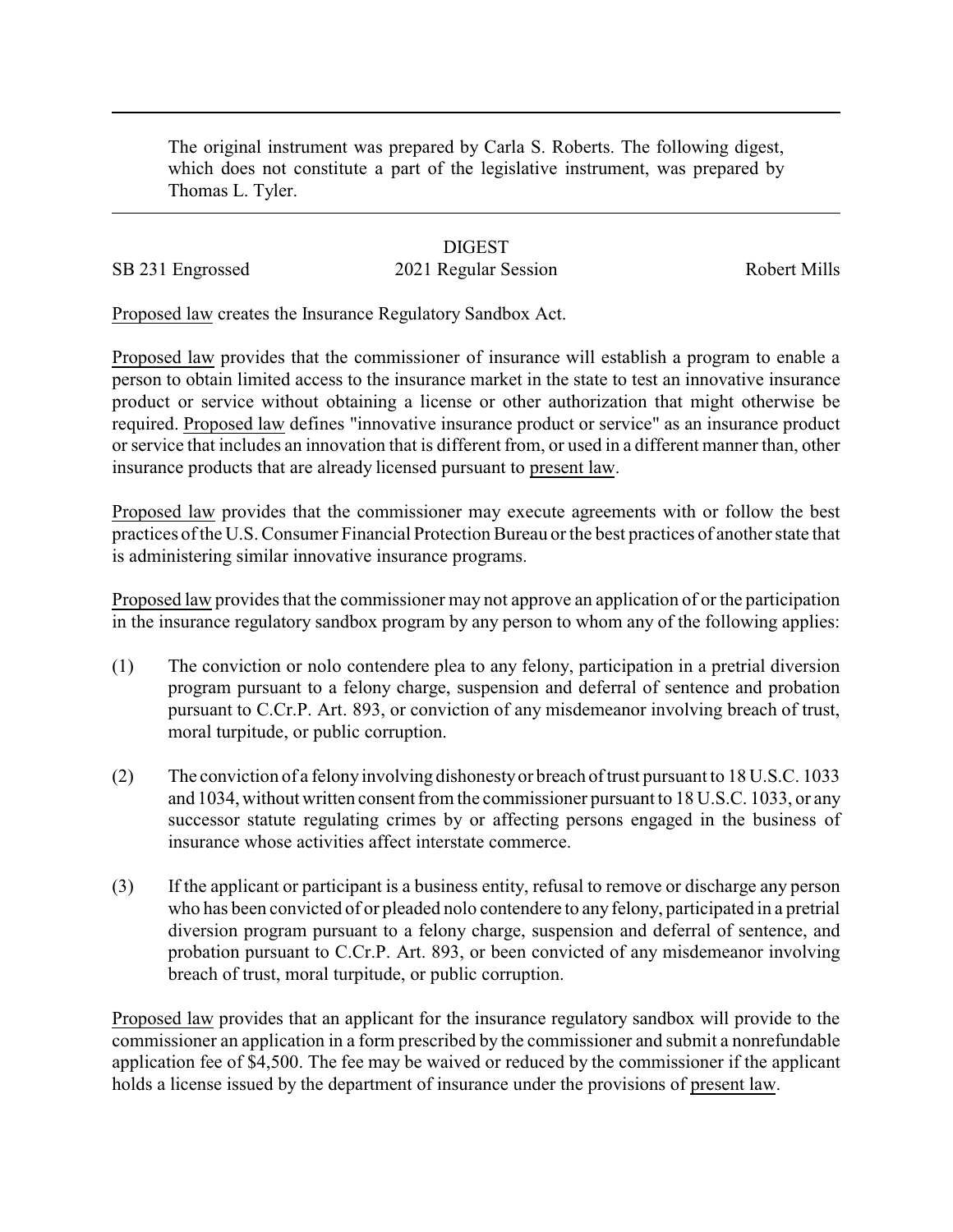Proposed law requires that the applicant show that he is subject to the jurisdiction of this state and demonstrate that he has established a physical or virtual location that is adequately accessible to the department from which testing will be developed and performed and where all required records, documents, and data will be maintained.

Proposed law requires that the applicant provide relevant personal and contact information for the applicant, including legal names, addresses, telephone numbers, email addresses, website addresses, and other information required by the commissioner.

Proposed law requires that the applicant disclose any criminal convictions of the applicant or other participating personnel and demonstrate that he has the necessary personnel, financial and technical expertise, access to capital, and developed plan to test, monitor, and assess the innovative insurance product or service.

Proposed law provides that, after an application is filed and before approving an application, the commissioner may seek any additional information from the applicant and from the department's own research that the he determines is necessary, including all of the following:

- (1) Proof of sufficient assets, accounts, liability coverage, and surety bond coverage.
- (2) Other preparation by the applicant to ensure that consumers are protected and that the applicant will be able to cover ongoing duties when the test ends or if the test ends early.
- (3) Industry ratings and past performance of the applicant in other states as a sandbox participant or in the La. insurance market.

Proposed law provides that, not later than 90 days after the day on which a complete application is received, the commissioner shall inform the applicant as to whether the application is approved for entry into the insurance regulatory sandbox, unless the commissioner and an applicant mutually agree to extend the 90-day period.

Proposed law provides that, if the commissioner finds that the applicant needs approval from another state office or department before selling the innovative insurance product or service, the commissioner shall consult with and get approval from each applicable agency before admitting an applicant into the insurance regulatory sandbox.

Proposed law provides that the consultation with an applicable agency may include seeking information about whether any of the following apply:

- (1) Whether the applicable agency has previously issued a license or other authorization to the applicant.
- (2) Whether the applicable agency has previously investigated, sanctioned, or pursued legal action against the applicant.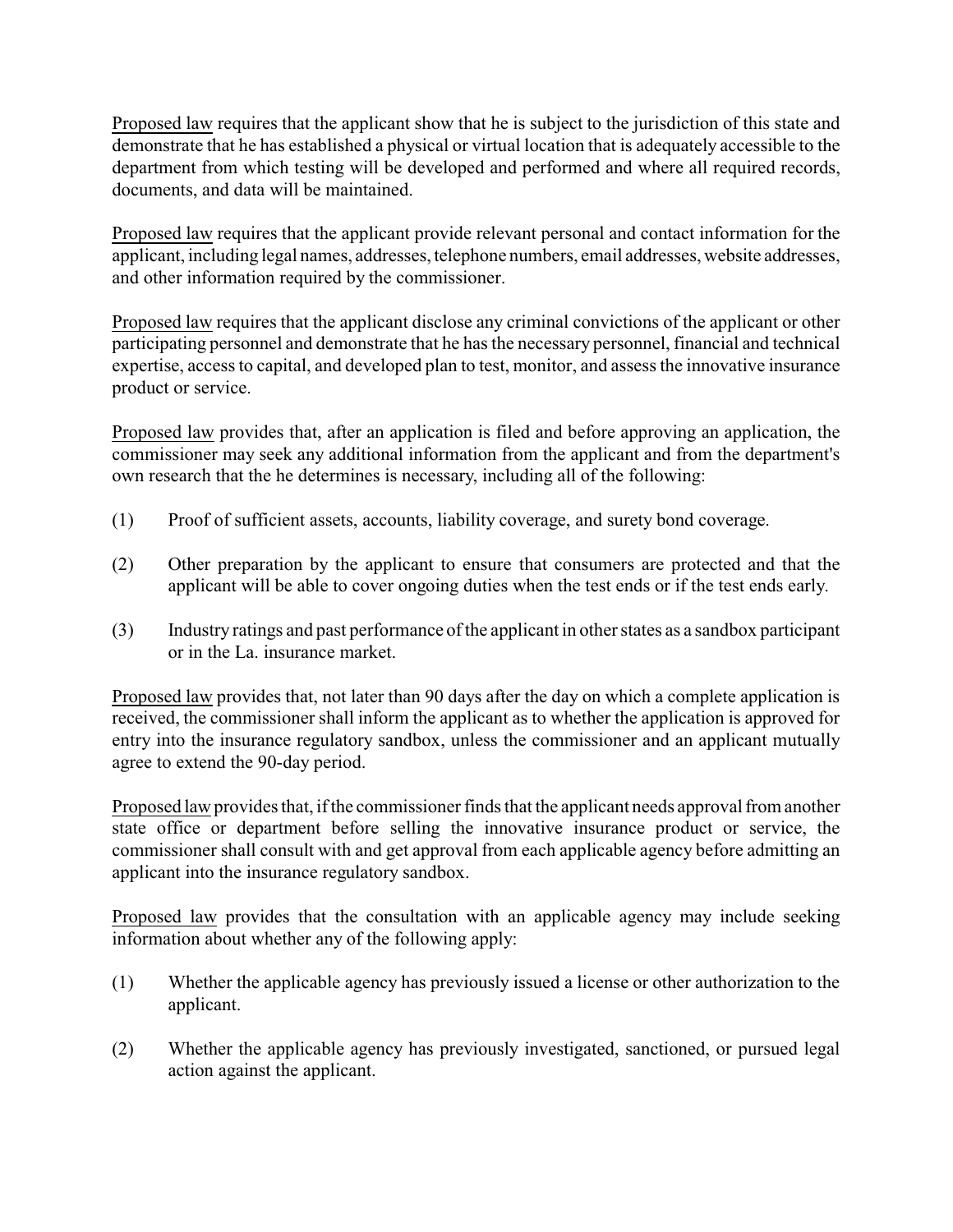- (3) Whether the applicant could obtain a license or other authorization from the applicable agency after exiting the insurance regulatory sandbox.
- (4) Whether certain licensure or other regulations should not be waived even if the applicant is accepted into the insurance regulatory sandbox.

Proposed law provides that, in reviewing an application, the commissioner shall consider whether a competitor to the applicant is or has been an insurance sandbox participant and, if so, weigh that as a factor in favor of allowing the applicant to also become an insurance sandbox participant.

Proposed law provides that if the commissioner and any applicable agency approve admitting an applicant into the insurance regulatory sandbox, an applicant may become an insurance sandbox participant.

Proposed law authorizes the commissioner to deny any sandbox participant's application for any reason and at his discretion and that, if the commissioner denies an application then the commissioner shall provide to the applicant a written description of the reasons for the denial as an insurance sandbox participant.

Proposed law provides that if the commissioner approves an application, the insurance sandbox participant has 24 months after the day on which the application was approved to test the innovative insurance product or service described in the insurance sandbox participant's application.

Proposed law provides that an insurance sandbox participant testing an innovative insurance product or service within the insurance regulatory sandbox is subject to all of the following requirements:

- (1) Consumers who are offered the innovative insurance products must be La. residents.
- (2) The commissioner may, on a case-by-case basis, specifythe maximum number of consumers that may enter into an agreement with the insurance sandbox participant to use the innovative insurance product or service.
- (3) The commissioner may specify the maximum number of items and the maximum coverage amount for each item that may be offered by an insurance sandbox participant.
- (4) The commissioner may, on a case-by-case basis, specify liability coverage requirements and minimum financial reserves requirements that the insurance sandbox participant will meet during the testing of the innovative insurance product or service.

Proposed law provides that an insurance sandbox participant is deemed to possess an appropriate license under La. law for the purposes of any provision of federal law requiring a state insurance license or authorization.

Proposed law provides that an insurance sandbox participant that is testing an innovative insurance product or service is not subject to state laws, regulations, licensing requirements, or authorization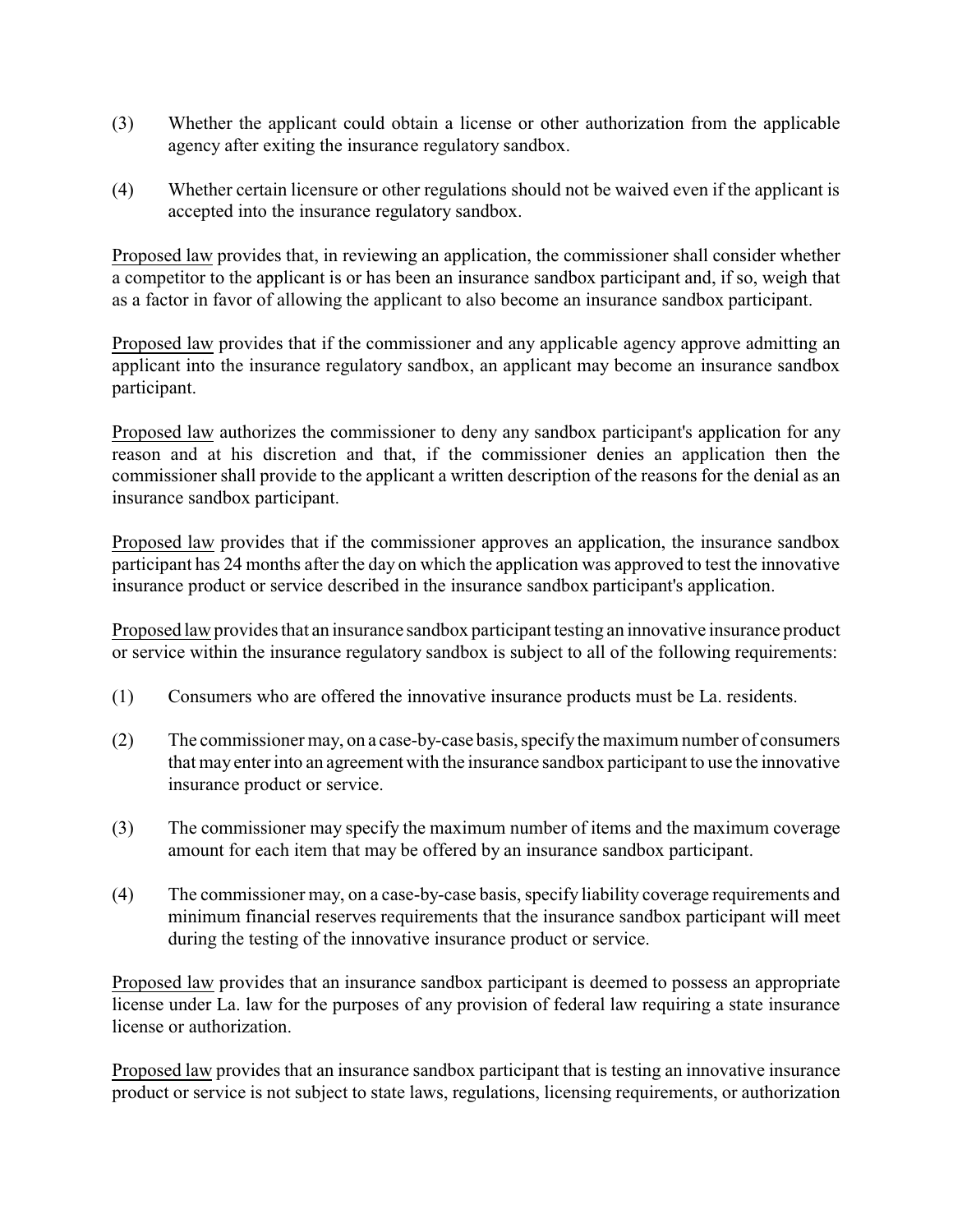requirements that were identified by the insurance sandbox participant in the insurance sandbox participant's application and have been waived in writing by the commissioner.

Proposed law provides that an insurance sandbox participant does not have immunity related to any criminal offense committed during the insurance sandbox participant's participation in the insurance regulatory sandbox.

Proposed law authorizes the commissioner by written notice to end an insurance sandbox participant's program at any time and for any reason, including if the commissioner determines an insurance sandbox participant is not operating in good faith to bring an innovative insurance product or service to market.

Proposed law provides that the commissioner and his employees are not liable for any business losses or the recouping of application expenses related to the insurance regulatorysandbox, including for denying an applicant's application or for ending an insurance sandbox participant's project for any reason once it has been approved.

Proposed law provides that no guaranty association in the state shall be held liable for business losses or liabilities incurred as a result of activities undertaken by a participant in the insurance sandbox.

Proposed law provides that, before providing an innovative insurance product or service to a consumer, an insurance sandbox participant will disclose all of the following to the consumer:

- (1) The name and contact information of the insurance sandbox participant.
- (2) That the innovative insurance product or service is authorized pursuant to the insurance regulatory sandbox and, if applicable, that the insurance sandbox participant does not have a license or other authorization to provide an insurance product or service under state laws that regulate insurance products or services outside the insurance regulatory sandbox.
- (3) That the innovative insurance product or service is undergoing testing and may not function as intended and may expose the customer to financial risks of loss.
- (4) That the provider of the innovative insurance product or service is not immune from civil liability for any losses or damages caused by the innovative insurance product or service.
- (5) That the state does not endorse or recommend the innovative insurance product or service.
- (6) That the innovative insurance product or service is a temporary test that may be discontinued at the end of the testing period.
- (7) The expected end date of the testing period.
- (8) That a consumer may contact the department to file a complaint regarding the innovative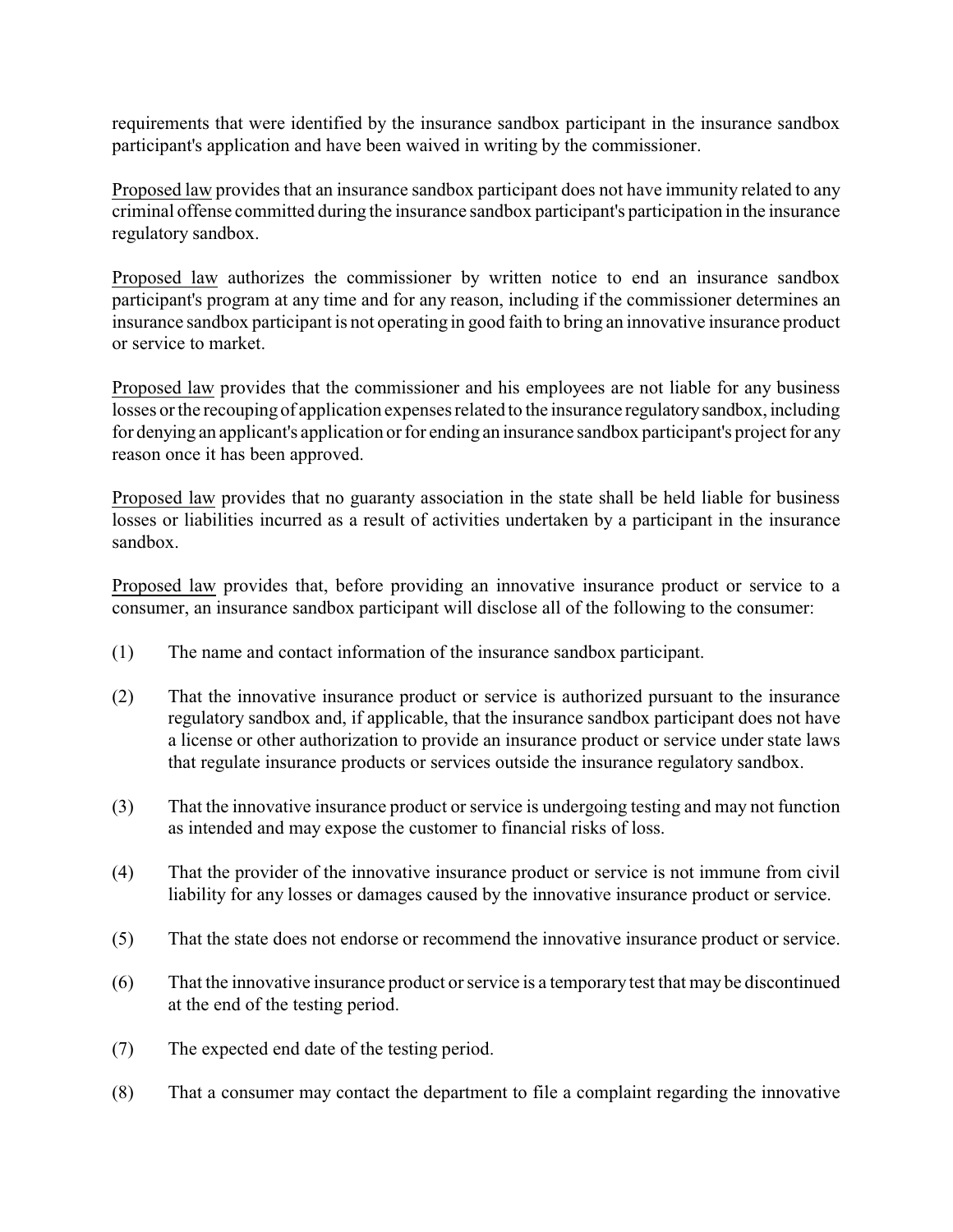insurance product or service being tested and provide the commissioner's telephone number and website address where a complaint may be filed.

Proposed law provides that the disclosures to a consumer will be in a clear and conspicuous form. For an internet or application-based innovative insurance product or service, a consumer will acknowledge receipt of the disclosure before a transaction may be completed.

Proposed law authorizes the commissioner to require that an insurance sandbox participant make additional disclosures to a consumer.

Proposed law provides that, at least 30 days before the end of the 24-month insurance regulatory sandbox testing period, a participant will notify the commissioner that the insurance sandbox participant will exit the insurance regulatory sandbox, discontinue the insurance sandbox participant's test, and will stop offering any innovative insurance product or service in the insurance regulatory sandbox within 60 days after the day on which the 24-month testing period ends or seek an extension. Proposed law further provides that if the commissioner does not receive notification, the insurance regulatory sandbox testing period ends at the end of the 24-month testing period and the insurance sandbox participant will immediately stop offering each innovative insurance product or service being tested.

Proposed law provides that if a test includes offering an innovative insurance product or service that requires ongoing duties, the insurance sandbox participant will continue to fulfill those duties or arrange for another person to fulfill those duties after the date on which the insurance sandbox participant exits the insurance regulatory sandbox program.

Proposed law provides that, not later than 30 days before the end of the 24-month regulatory insurance sandbox testing period, an insurance sandbox participant may request an extension of the insurance regulatory sandbox testing period for the purpose of obtaining a license or other authorization required by law and authorizes the commissioner to deny a request for an extension by the end of the 24-month testing period. The commissioner may grant an extension for not more than six months after the end of the insurance regulatory sandbox testing period.

Proposed law requires that an insurance sandbox participant that obtains an extension provide the commissioner with a written report every three months that provides an update on efforts to obtain a license or other authorization required by law, including any submitted applications for licensure or other authorization, rejected applications, or issued licenses or other authorization.

Proposed law provides that an insurance sandbox participant willretain records, documents, and data produced in the ordinary course of business regarding an innovative insurance product or service tested in the insurance regulatory sandbox.

Proposed law provides that if an innovative insurance product or service fails before the end of a testing period, the insurance sandbox participant will notify the department and report on actions taken by the insurance sandbox participant to ensure consumers have not been harmed as a result of the failure.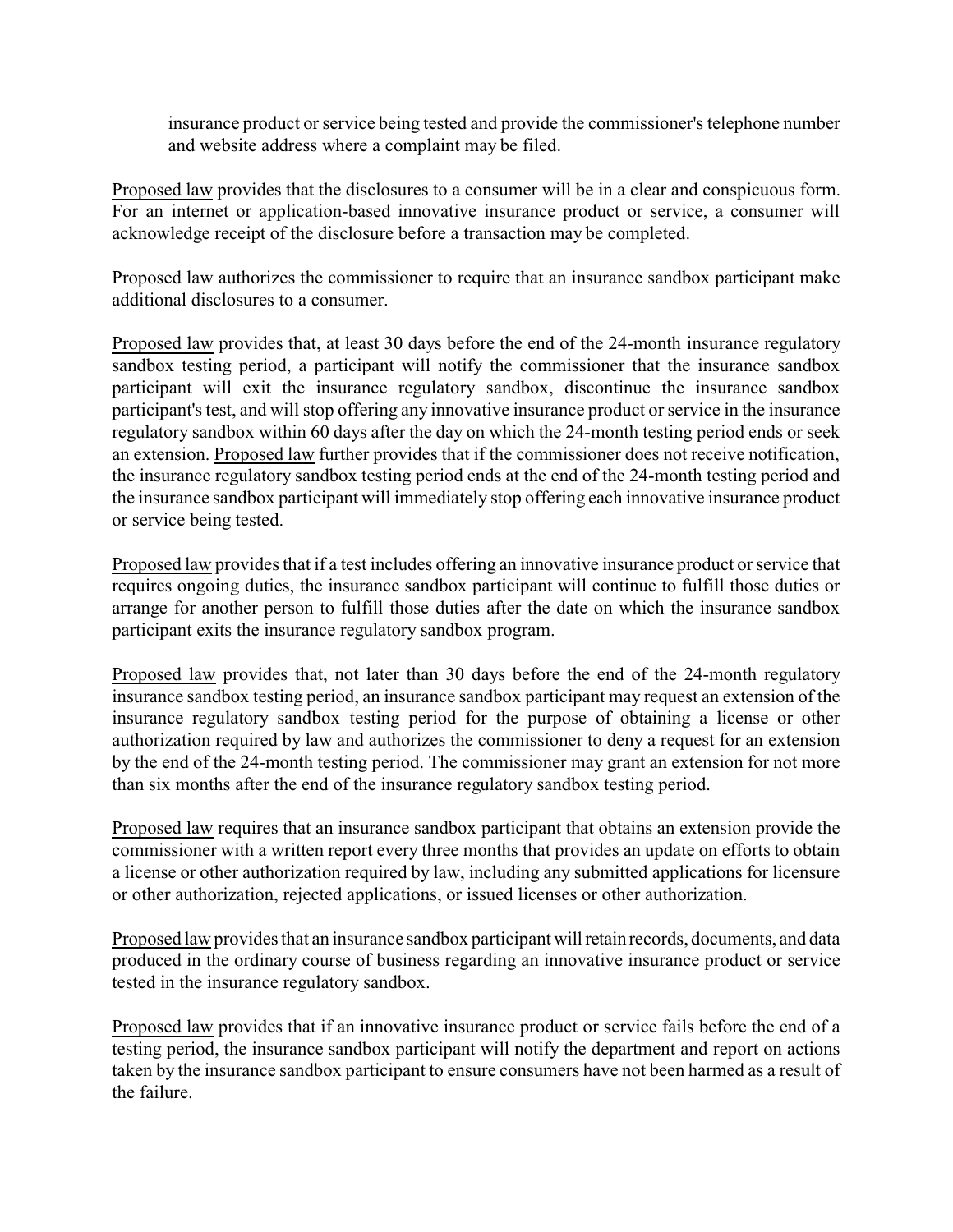Proposed law requires that the commissioner establish quarterly reporting requirements for an insurance sandbox participant, including information about any customer complaints.

Proposed law authorizes the commissioner to request records, documents, and data from an insurance sandbox participant and, upon the department's request, an insurance sandbox participant will make such records, documents, and data available for inspection.

Proposed law authorizes the commissioner to remove an insurance sandbox participant if he determines that an insurance sandbox participant has engaged in, is engaging in, or is about to engage in any practice or transaction that is a violation or constitutes a violation of a state or federal criminal law.

Proposed law provides for the following definitions:

- (1) "Applicable agency" means a department or agency of the state, other than the Department of Insurance, that by law regulates certain types of business activities in the state which are related to the sale of insurance but are not regulated by the Department of Insurance, including but not limited to the office of financial institutions, which the department determines would be necessary to regulate an insurance sandbox participant's particular proposed innovative insurance product or service.
- (2) "Applicant" means an individual or entity that is applying to participate in the insurance regulatory sandbox.
- (3) "Blockchain technology" means the use of a digital database containing records of financial transactions, which can be simultaneously used and shared within a decentralized, publicly accessible network and can record transactions between two parties in a verifiable and permanent way.
- (4) "Consumer" means a person that purchases or otherwise enters into a transaction or agreement to receive an innovative insurance product or service that is being tested by an insurance sandbox participant.
- (5) "Department" means the Department of Insurance.
- (6) "Innovation" means the use or incorporation of a new or emerging technology or a new use of existing technology, including blockchain technology, to address a problem, provide a benefit, or otherwise offer a product, service, business model, or delivery mechanism that is not known by the department to have a comparable widespread offering in the state.
- (7) "Innovative insurance product or service" means an insurance product or service that includes an innovation that is different than or used in a different manner than other insurance products that are already licensed pursuant to present law.
- (8) "Insurance product or service" means an insurance product or insurance service that requires